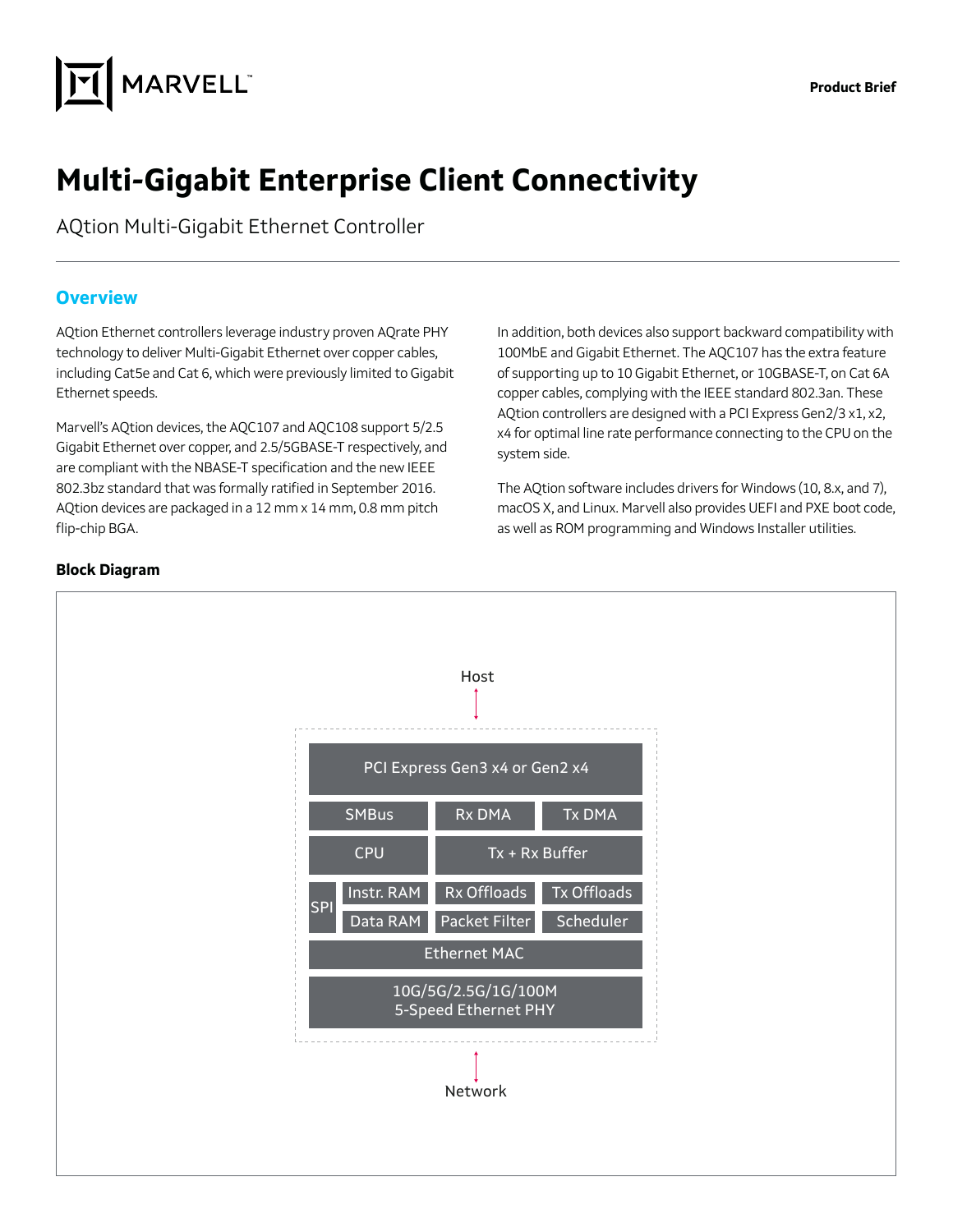## **Key Features**

| <b>Features</b>                                                                                          | <b>Benefits</b>                                                                                                                          |  |
|----------------------------------------------------------------------------------------------------------|------------------------------------------------------------------------------------------------------------------------------------------|--|
| Single-chip solution                                                                                     | · Integrated PCIe, MAC, and PHY minimizes board space and power<br>utilization                                                           |  |
| PCI Express Gen3/Gen2                                                                                    | · Supports line rate of up to 8.0 GT/s per lane                                                                                          |  |
| Bus width                                                                                                | · Supports Gen3/Gen2 x1                                                                                                                  |  |
| MSI, MSI-X, and legacy INTx PCIe interrupts                                                              | • Improves CPU utilization and network performance                                                                                       |  |
| Two SMBus (Master/Slave + Slave)                                                                         | · Supports communication and management function                                                                                         |  |
| <b>PHY Specific Features</b>                                                                             | <b>Benefits</b>                                                                                                                          |  |
| Integrated Marvell AQrate PHY featuring NBASE-T technology                                               | • 100 meters over Cat 5e or better at 5 Gbps, 2.5 Gbps, 1 Gbps,<br>• 100 Mbps (requires no change to existing infrastructure or cabling) |  |
| Advanced cable diagnostics                                                                               | · On-chip high resolution cable analyzer                                                                                                 |  |
| Audio Video Bridging (AVB) and PTP/1588v2                                                                | · Management of time-sensitive traffic packets                                                                                           |  |
| <b>MAC Specific Features</b>                                                                             | <b>Benefits</b>                                                                                                                          |  |
| · Large Send Offload (LSO)<br>Receive Side Scaling (RSS)<br>Direct Cache Access (DCA)<br>Header checksum | · Increased network performance and lower host CPU utilization                                                                           |  |
| Wake-on-LAN (WoL) power management                                                                       | · Supports lower power modes                                                                                                             |  |
| On-chip CPU DASH                                                                                         | · Desktop management                                                                                                                     |  |
| Internet Control Message Protocol (ICMP)                                                                 | · Supports diagnostic, error, and operational information messages                                                                       |  |
| Address Resolution Protocol (ARP)                                                                        | Resolves network layer addresses into link layer addresses<br>$\bullet$                                                                  |  |
| Multicast Domain Name System (mDNS)                                                                      | · Resolves host names to IP addresses                                                                                                    |  |
| Transmission Control Protocol (TCP) Keepalives (KA)                                                      | · Supports link checking between devices                                                                                                 |  |
| Quality of Service (QoS)                                                                                 | · Supports up to eight traffic classes and Data Center Bridging (DCB)                                                                    |  |
| Jumbo Frames (up to 16Kbytes)                                                                            | · Improves network performance while reducing CPU utilization                                                                            |  |
| IPv4/v6, IPv6/TCP, and IPv6/UDP checksum offload                                                         | • Offloads calculations and improves CPU usage                                                                                           |  |